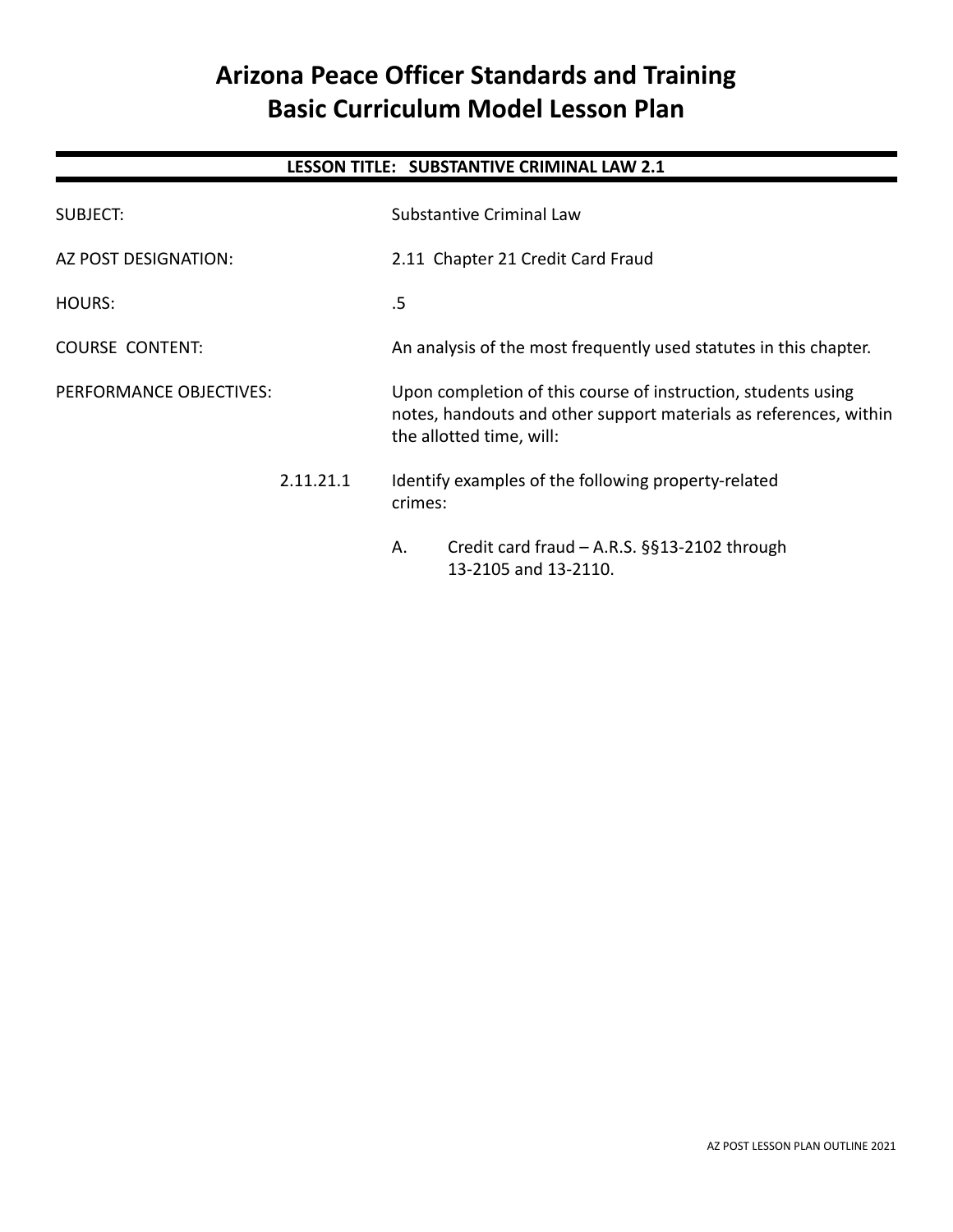# **LESSON TITLE: SUBSTANTIVE CRIMINAL LAW CHAPTER 21 CREDIT CARD FRAUD PAGE: 2**

| DATE FIRST PREPARED:                   | November 2000                                            |                     |  |
|----------------------------------------|----------------------------------------------------------|---------------------|--|
| <b>PREPARED BY:</b>                    | <b>SME Committee</b>                                     |                     |  |
| <b>REVIEWED - REVISED:</b>             | <b>SME Committee</b>                                     | DATE: May 2002      |  |
| <b>REVIEWED - REVISED:</b>             | Sgt. George Sloane 13817, T. P.D.                        | DATE: August 2002   |  |
| <b>REVIEWED - REVISED:</b>             | <b>SME Committee</b>                                     | DATE: April 2003    |  |
| <b>REVIEWED - REVISED:</b>             | <b>SME Committee</b>                                     | DATE: May 2006      |  |
| <b>REVIEWED - REVISED:</b>             | <b>SME Committee</b>                                     | DATE: January 2009  |  |
| <b>REVIEWED - REVISED:</b>             | <b>SME Committee</b>                                     | DATE: October 2010  |  |
| <b>REVIEWED - REVISED:</b>             | <b>SME Committee</b>                                     | DATE: November 2011 |  |
| <b>REVIEWED - REVISED:</b>             | <b>SME Committee</b>                                     | DATE: December 2016 |  |
| <b>REVIEWED - REVISED:</b>             | <b>SME Committee</b>                                     | DATE: August 2019   |  |
| <b>REVIEWED - REVISED:</b>             | <b>SME Committee</b>                                     | DATE: December 2020 |  |
| <b>REVIEWED - REVISED:</b>             | AZPOST (DocX)                                            | DATE: January 2022  |  |
| AZ POST - APPROVAL:                    | <b>Steve Enteman</b>                                     | DATE: August 2019   |  |
| AZ POST - APPROVAL:                    | <b>Mandy Faust</b>                                       | DATE: February 2021 |  |
| AZ POST - APPROVAL:                    | Lori Wait                                                | DATE: January 2022  |  |
| <b>INSTRUCTOR REFERENCES:</b>          | A.R.S. Title 13                                          |                     |  |
| <b>CLASS LEVEL:</b>                    | Student                                                  |                     |  |
| <b>TRAINING AIDS:</b>                  | http://www.azleg.gov/ArizonaRevisedStatutes.asp          |                     |  |
| <b>INSTRUCTIONAL STRATEGY:</b>         | Interactive lecture.                                     |                     |  |
| <b>SUCCESS CRITERIA:</b>               | 70% or higher on a written, multiple-choice examination. |                     |  |
| <b>COMPUTER FILE NAME:</b>             | 2-11 Ch 21 Credit Card Fraud                             |                     |  |
| <b>RELEASE DATE TO THE SHARE FILE:</b> | May 27, 2020                                             |                     |  |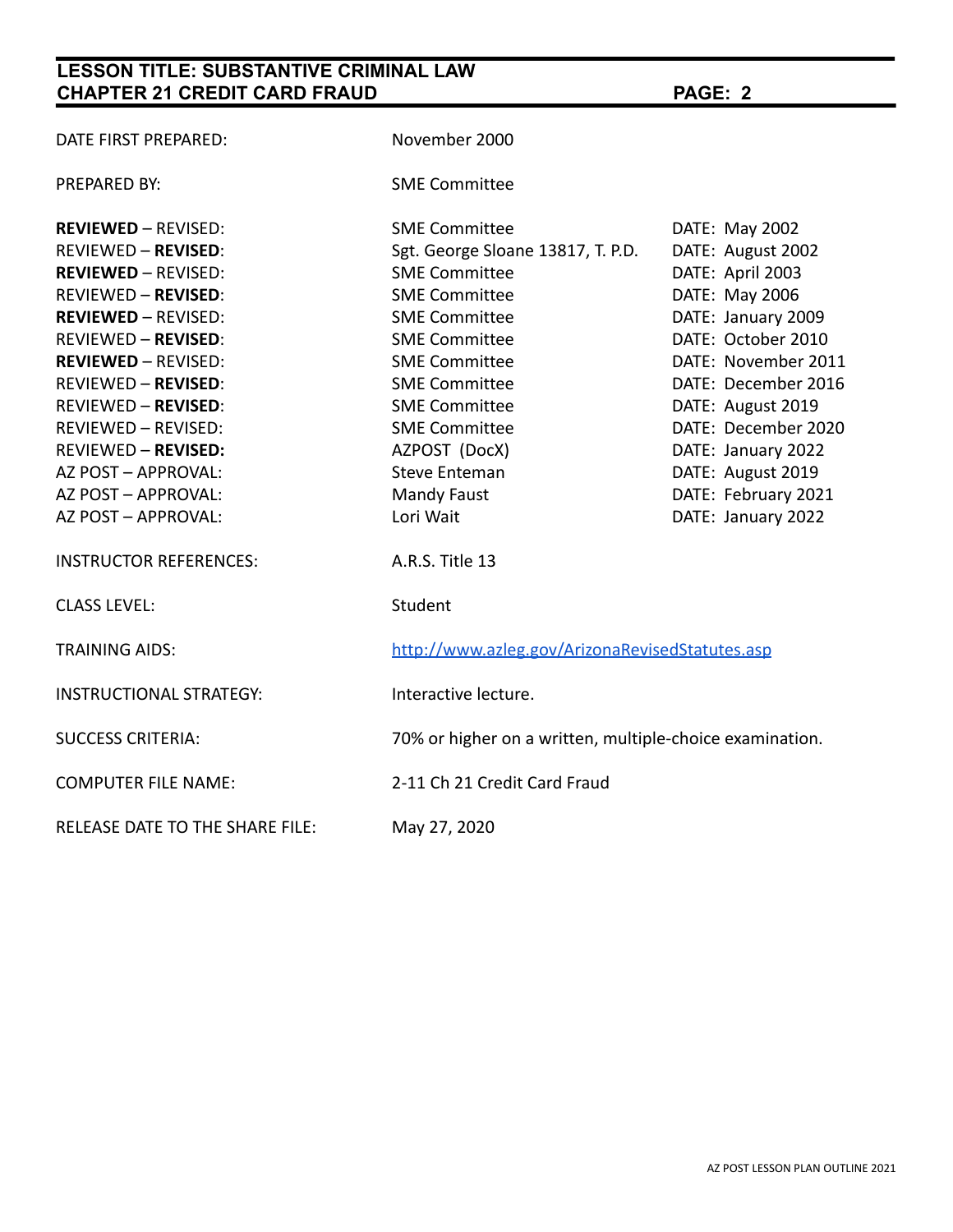#### **I. INTRODUCTION**

- A. Instructor (self) introduction.
- B. Preview of performance objectives. *INSTRUCTOR NOTE: Use if taught as a "Stand alone" lesson plan.*

#### **II. 13-2101 – DEFINITIONS** *Implied by* **P. O. 2.11.21.1A**

- A. Credit card means any instrument or device (whether known as a credit card, charge card, credit plate, courtesy card or identification card or by any other name) issued with or without a fee by an issuer for the use of the card holder in obtaining money, goods, services or anything else of value, either on credit or in possession or in consideration of an undertaking or guaranty by the issuer of the payment of a check drawn by the card holder upon a promise to pay in part, or in full therefor, at a future time whether or not all or any part of the indebtedness that is represented by the promise to make deferred payment is secured or unsecured.
	- 1. A debit card, electronic benefit transfer card or other access instrument or device, other than a check that is signed by the holder or other authorized signatory on the deposit account, that draws funds from a deposit account in order to obtain money, goods, services or anything else of value.
	- 2. A stored value card, smart card or other instrument or device that enables a person to obtain goods, services or anything else of value through the use of value stored on the card, instrument or device.
	- 3. The number that is assigned to the card, instrument or device described in subdivision (a), (b) or (c) of this paragraph even if the physical card, instrument or device is not used or presented.
- B. Card holder means any person who is either:
	- 1. Named on the face of a credit card to whom, or for whose benefit, the card is issued by an issuer; or
	- 2. In possession of a credit card with the consent of the person to whom the card was issued.
- C. Expired credit card one which is no longer valid because the term shown on the card has elapsed.
- D. Canceled or revoked credit card means a credit card which is no longer valid because permission to use it has been suspended, revoked or terminated by the issuer by written notice sent by certified or registered mail addressed to the person to whom the card was issued at his/her last known address.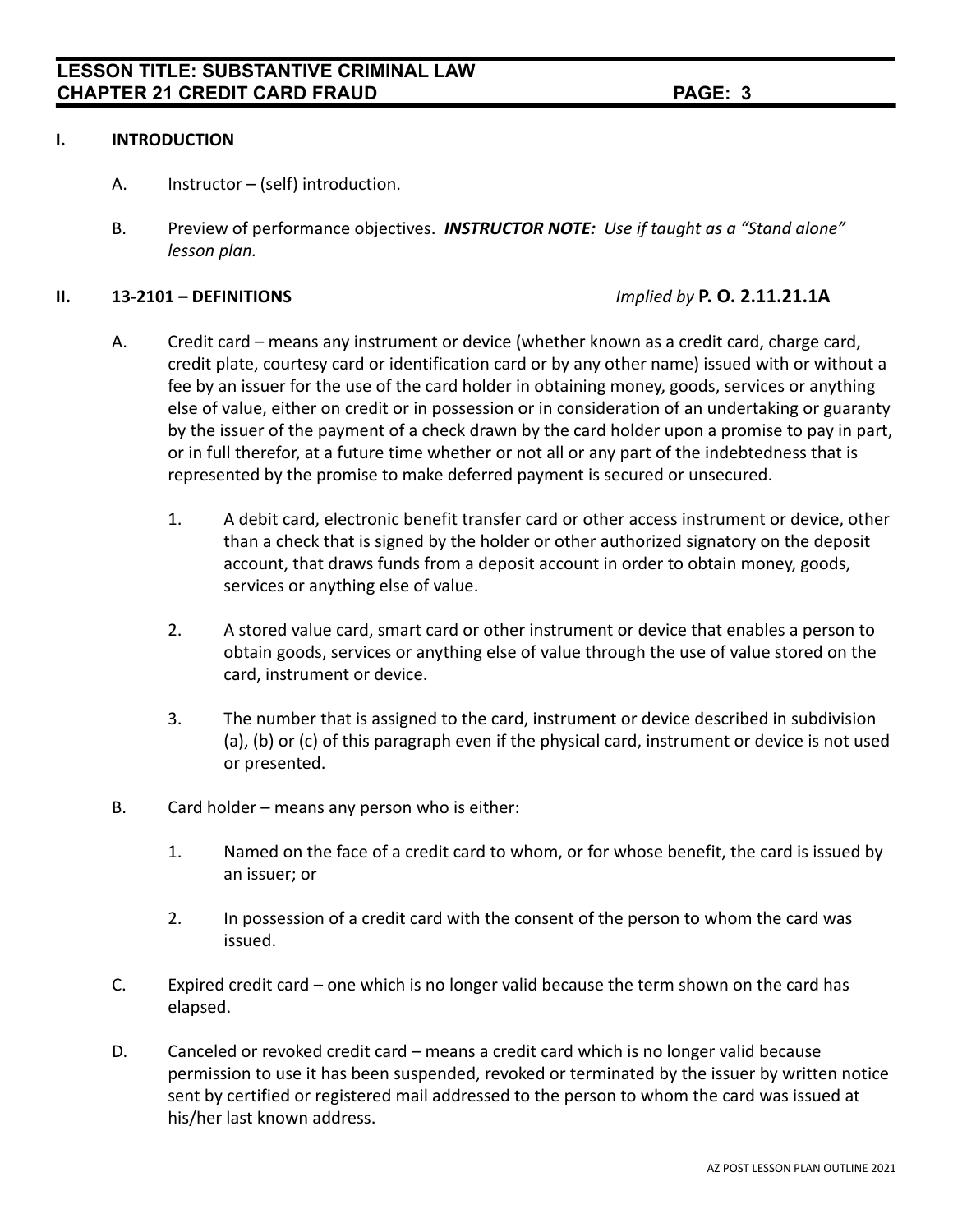- 1. If this notice is sent as per above, it gives rise to the inference that notice has been given to the card holder.
- E. Incomplete credit card means a credit card on which part of the matter (other than the card holder's signature) which the issuer requires to appear before the card can be used, has not been stamped, embossed, imprinted or written.
	- 1. The card number.
	- 2. The expiration date.
	- 3. Issuer's logo, etc.
- F. Issuer any business organization, state agency or financial institution or its duly authorized agents, which issues a credit card.
- G. Merchant means a person who is authorized under a written contract with a participating party to furnish money, goods, services or anything else of value on presentation of a credit card by a card holder.
- H. Participating party means a business organization or financial institution which is obligated or permitted by contract to acquire by electronic transmission or other means from a merchant a sales slip or sales draft or instrument for the payment of money evidencing a credit card transaction and from whom an issuer is obligated, or permitted by contract, to acquire by electronic transmission or other means such sales slip or sales draft or instrument for the payment of money evidencing a credit card transaction.
- I. Receives means of acquiring possession or control of a credit card or accepting a credit card as security for a loan.
- J. Re-encoder means an electronic device that places encoded information from the magnetic strip or stripe of a credit card onto the magnetic strip or stripe of a different credit card.
- K. Scanning device means a scanner, reader or other electronic device that is used to access, read, scan, obtain, memorize, transmit or store (temporarily or permanently) information that is encoded on a magnetic strip or stripe of a credit card.

#### **III. 13-2102 – THEFT OF A CREDIT CARD OR OBTAINING A CREDIT CARD BY FRAUDULENT MEANS P. O. 2.11.21.1A**

- A. A person commits theft of a credit card or obtaining a credit card by fraudulent means if the person:
	- 1. Controls a credit card without the card holder's or issuer's consent through conduct of theft or theft by extortion; or
	- 2. Sells, transfers or conveys a credit card with the intent to defraud; or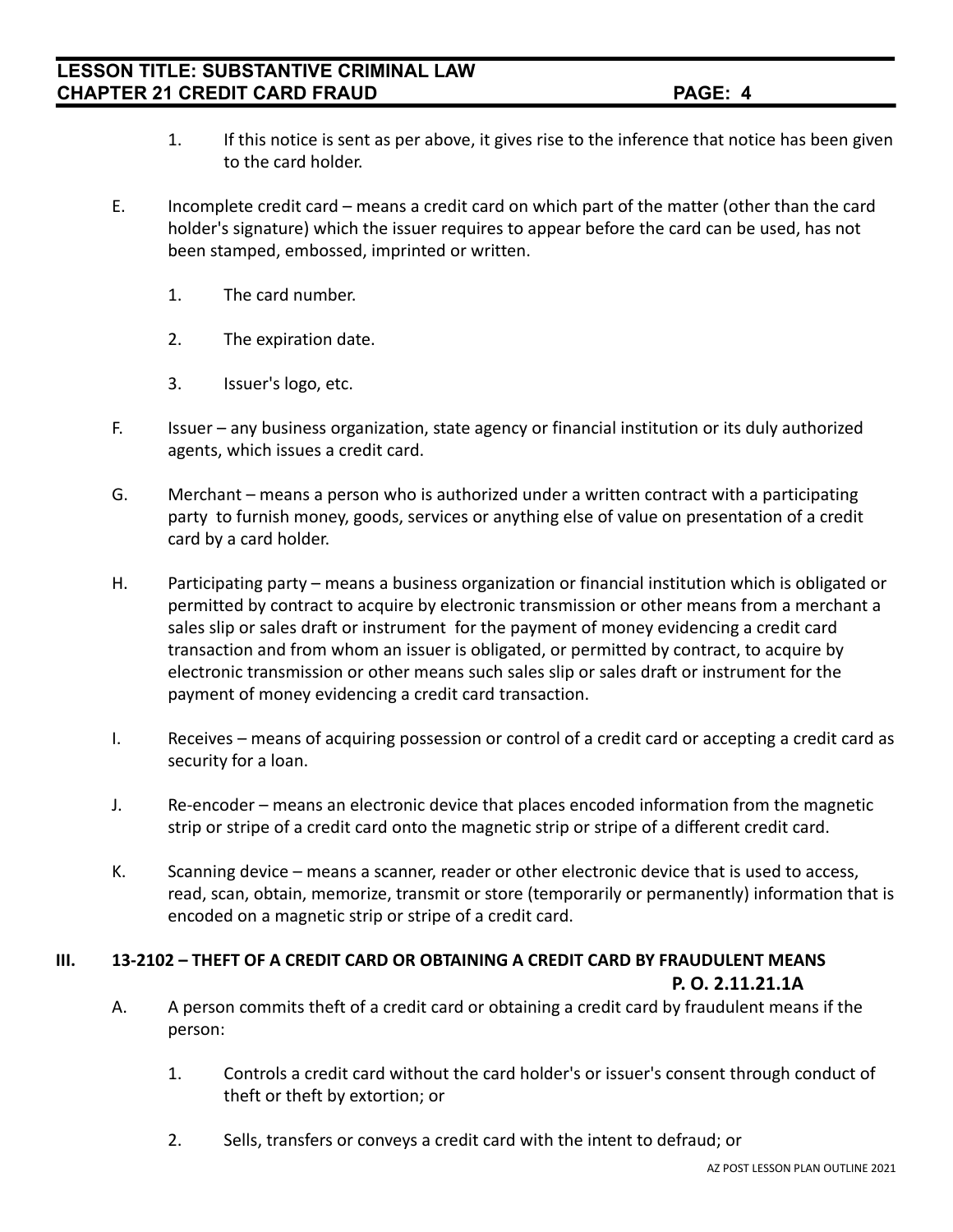- 3. With intent to defraud, obtain possession, care, custody or control over a credit card as security for debt.
- B. This is a felony offense.

## **IV. 13-2103 – RECEIPT OF ANYTHING OF VALUE OBTAINED BY FRAUDULENT USE OF A CREDIT CARD P. O. 2.11.21.1A**

- A. A person, being a third person, commits receipt of anything of value obtained by fraudulent use of a credit card by buying or receiving, or attempting to buy or receive, money, goods, services or any other thing of value obtained in violation of A.R.S. §13-2105 (fraudulent use of a credit card), knowing or believing that it was so obtained.
- B. This is a Class 1 misdemeanor if the value of the property bought or received is less than \$250.
- C. This is a Class 6 felony if the value of the property bought or received is \$250 or more but less than \$1,000.00.
- D. If the value of the property bought or received is \$1,000.00 or more, it is a class 5 Felony.
- E. Amounts obtained by the fraudulent use of a credit card pursuant to one (1) scheme or course of conduct, whether from one (1) or several persons, may be aggregated in determining the classification of the offense.

### **V. 13-2104 – FORGERY OF A CREDIT CARD P. O. 2.11.21.1A**

- A. A person commits forgery of a credit card if the person:
	- 1. With intent to defraud, alters any credit card, falsely makes, manufacturers, fabricates or causes to be made, manufacture or fabricated an instrument or device purporting to be a credit card without the express authorization of an issuer to do so, or falsely embosses or alters a credit card, or instrument or device purporting to be a credit card, or utters such a credit card, instrument or device purporting to be a credit card; or
	- 2. Other than the card holder, with intent to defraud, signs the name of any actual or fictitious person to a credit card or instrument for the payment of money which evidences a credit card transaction.
- B. Forgery of a credit card is a felony.

#### **VI. 13-2105 – FRAUDULENT USE OF A CREDIT CARD P. O. 2.11.21.1A**

- A. A person commits fraudulent use of a credit card if the person:
	- 1. With intent to defraud, uses (for the purpose of obtaining or attempting to obtain money, goods, services or any other thing of value) a credit card or credit card number